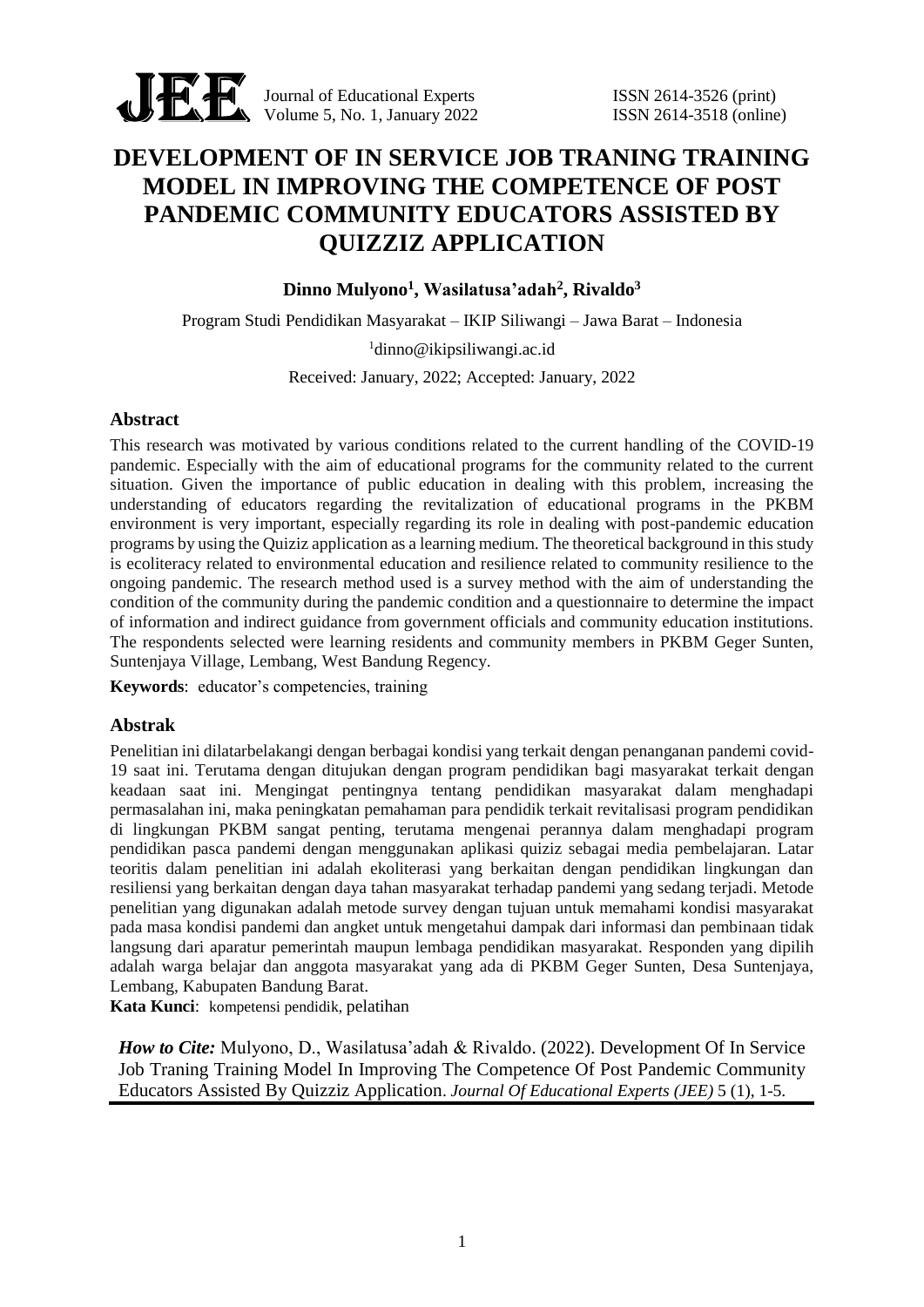*Mulyono, Wasilatussa'adah & Rivaldo*, Development Of In Service Job Traning Training Model In Improving The Competence Of Post Pandemic Community Educators Assisted By Quizziz Application 2

# **INTRODUCTION**

The corona pandemic began to enter Indonesia in February 2020 maybe even earlier, and grew more rapidly in March 2020, with these developments prompting extraordinary responses from the community. As of Monday (30/3/2020), the number of reported cases in Indonesia has reached 1,285 cases with 114 deaths and 64 patients have been declared cured. With conditions that are uncertain, it requires clear handling, especially building public awareness regarding the various things that can be done to develop community preparedness and resilience related to the challenges of the COVID-19 pandemic that is currently being faced.

Along with the decreasing number of COVID-19 cases, the Indonesian government and local governments have begun to open social activities, such as schools, shopping centers and other public facilities (Kompas, 23 October 2021). However, there are still some obstacles that require study related to the readiness of these various facilities in providing services to the community, especially in maintaining the existing health protocols. This is to avoid increasing the spread of the COVID-19 pandemic.

The Community Learning Activity Center (PKBM) is a community education unit that also provides educational services for the community. Therefore, support is needed in an effort to improve service quality, after going through the pandemic period, where learning is carried out online, then during the face-to-face learning period after the opening of public service facilities, it is necessary to provide guidance and assistance to educators/tutors at PKBM Geger Sunten . From a total of 25 tutors, only 5 people stated that they were ready and able to hold face-to-face meetings offline. This is related to schedule arrangements, determining learning implementation procedures and also related to the development of offline learning media which during 2020 to mid 2021 were abandoned, because they used online learning.

Based on the opinion of M. Kamil (2010), it is stated that mentoring of educators is also an important part in maintaining the quality of non-formal education carried out in non-formal education units. Therefore, this study seeks to analyze related to the implementation of inservice job training conducted at PKBM Geger Sunten. Especially the impact on the readiness of educators in conducting offline and online learning simultaneously. By using the Quiziz application, it is hoped that it can increase the understanding of learning residents as well as interest in learning in the learning process.

Training is one of the efforts to maintain and improve the competence of the learning participants (Utami & Nikawanti, 2019). In the opinion of Goleman, Bennett & Barlow (2012: 16-17) states that the main practices in building good training include having competence in; 1) Developing empathy for all forms of life; 2) making invisible visible and 3) Understanding how nature supports life. With these three things, it is hoped that it will support people's understanding that nature provides various human needs, but cannot be used as a tool to fulfill human desires that never end. Therefore, in developing the implementation of training, it must be related to the interests and main tasks of educators in carrying out their duties as educators in non-formal education units.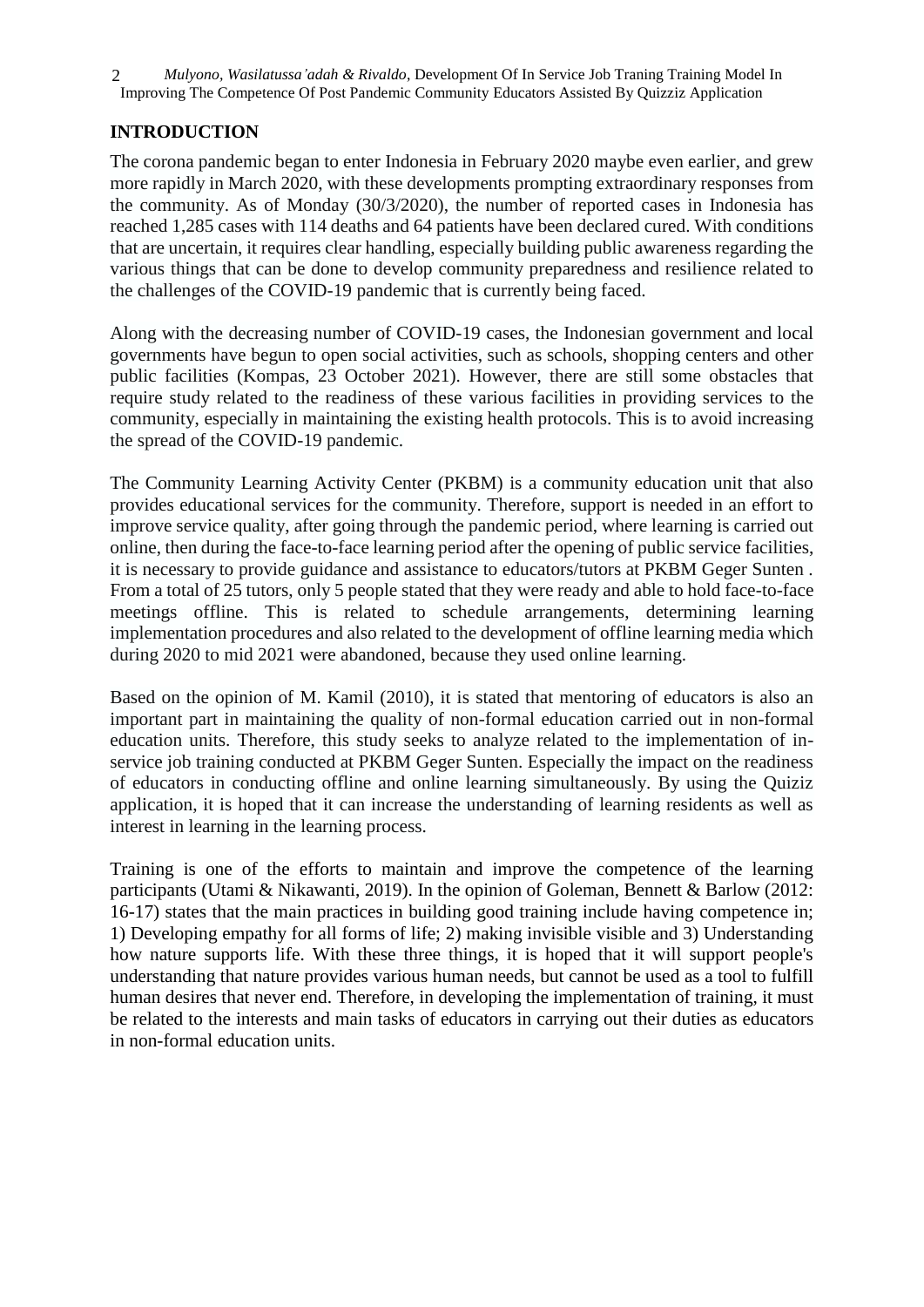## **METHOD**

This research approach is qualitative with the aim of finding and describing the results of this training properly and in accordance with the conditions in the field. This is in accordance with the opinion of Moleong (2005:6) which states that qualitative research is research that intends to understand the phenomena of what is experienced by research subjects such as behavior, perceptions, motivations, actions and others holistically, and by way of description. in the form of words and language, in a special natural context and by utilizing various natural methods. Thus for the in-service training process, the use of qualitative research will help to understand the existing phenomena completely and precisely. The Research and Development approach will actually be carried out, but based on the conditions in the field it has not been carried out on the implementation of the resulting product test, considering the application used is one of the free applications that can be accessed by all parties. However, in further research, a product model test will be carried out in the form of a learning module for equivalence education tutors at PKBM Geger Sunten, Suntenjaya Village, Lembang District, West Bandung Regency with the help of the Quiziz application.

The instruments used in this research are interview guides, observation guides, documentation studies from 3 parties, namely the training participants who are equivalence tutors, the manager of the community education unit, namely the head of the Community Learning Activity Center (PKBM) and non-formal education supervisors in Lembang District. As for the data analysis technique, data reduction is done by sorting and selecting data relevant to the research focus, presenting data in the form of images, diagrams, matrices or thought maps to develop a framework for the trend of research results, then finally drawing conclusions. This data analysis technique is based on the opinion of Miles and Huberman (2014: 67).

# **RESULTS AND DISCUSSION**

Based on the results of interviews conducted with 4 respondents, namely EM, EY, EK and MM, the following results were obtained:

First, related to the focus of research in terms of learning management. In the opinion of EM, who is the manager at PKBM Geger Sunten, stated that prior to the pandemic, learning carried out at PKBM Geger Sunten was still carried out classically, where students and tutors held faceto-face meetings. For the practical learning process, the training process is carried out directly in the available laboratories. So that learning management is carried out on an ongoing basis in accordance with the established program. Meanwhile, during the pandemic, management changed a lot, especially in terms of managing and developing multi-layered and increasingly diverse learning media. This gave rise to new challenges for tutors, and had faced quite a stagnant difficulty. This is because the quality of the internet network and the ability of learning residents to obtain communication devices that are able to support the online learning process are also not evenly distributed, due to different family incomes. Meanwhile, according to the opinion of EY, who is the tutor for the equivalence program, he stated that the educational process carried out during the pandemic was still very flexible and adapted to the needs of the learning objectives. Meanwhile, during the pandemic, learning management is very limited and requires extraordinary adjustments, related to the process of delivering material. The most challenging thing is when the material is related to the training so that it cannot be carried out continuously and consistently. Especially in utilizing learning media for certain training programs. This requires tremendous effort on the part of the tutors.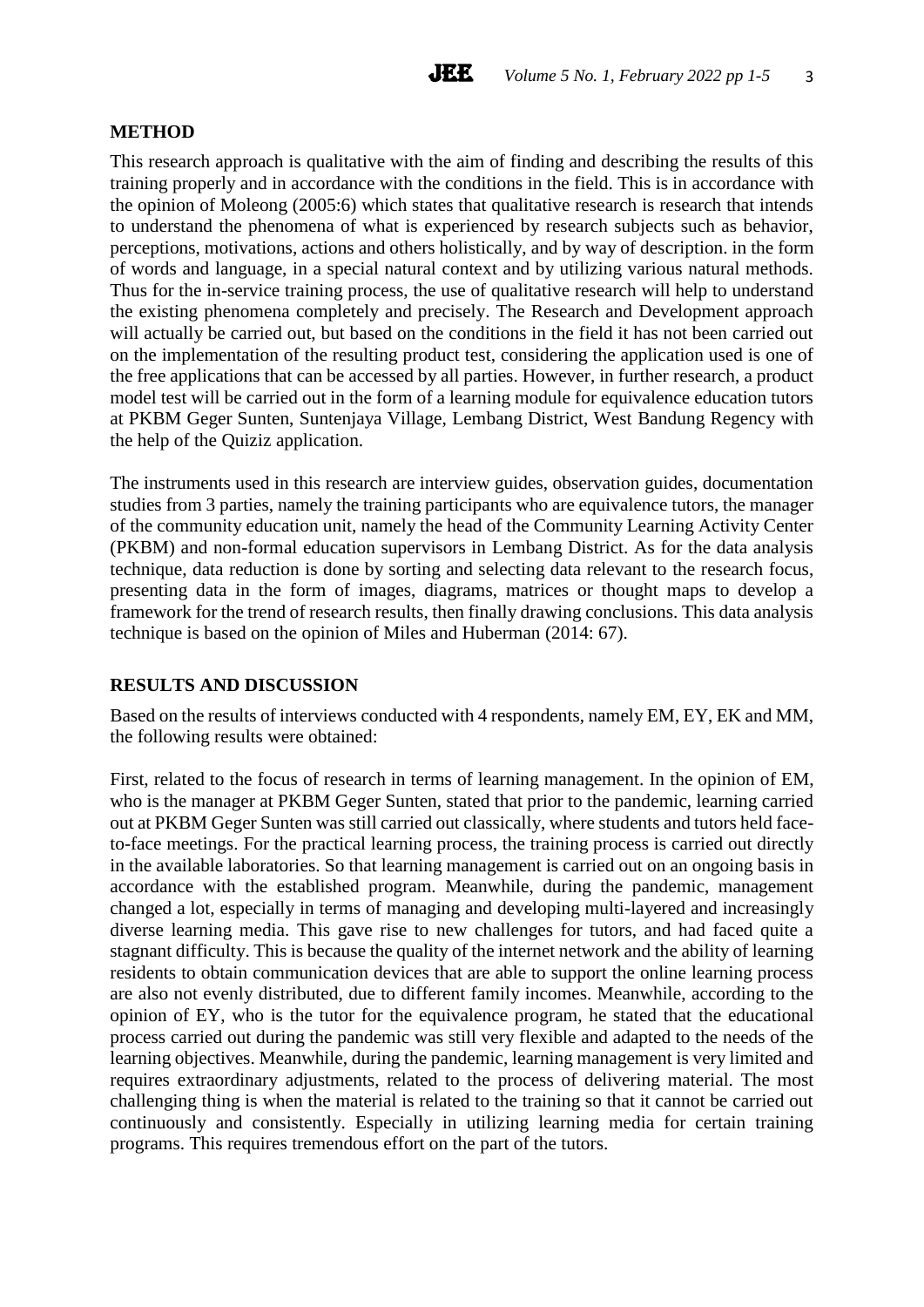*Mulyono, Wasilatussa'adah & Rivaldo*, Development Of In Service Job Traning Training Model In Improving The Competence Of Post Pandemic Community Educators Assisted By Quizziz Application 4

On another occasion, Respondent EK who is a tutor for the training program also revealed that during the pandemic, tutors had difficulty developing training programs that were in line with the training objectives. This is because the use of learning media is very limited, due to social restrictions. In addition, students are also very likely to experience various difficulties in understanding the substance of the material presented, because there are several techniques that should be mastered but cannot be mastered optimally. Then, MM respondents who are learning citizens stated that in several learning processes it was found that the main obstacle during the online learning process was the difficulty in getting access to a stable internet signal. So that in several meetings, the meeting process is often interrupted due to network constraints, so understanding is often interrupted. Apart from that, the media and materials also often use a meeting approach before the pandemic. This is a challenge for students to learn.

Second, related to the training provided to tutors to develop innovative online-based learning models using the quiziz application. In the opinion of EM, who is the manager of PKBM Geger Sunten, this is one of the challenges and reinforcements needed to add to the various shortcomings faced previously. So that it becomes a reinforcement and gives a new color to the learning and learning management faced by tutors and students. Meanwhile, according to the opinion of EY, this kind of training is considered important. Because tutors need refreshments both for materials, methods and other applications that are expected to support the tutor's skills in delivering learning material. In addition, with the Quiziz application as one of the models, this is one of the supporters of the summative and formative evaluation process which is very good, real-time, and able to provide precise and fast feedback in the learning process. Enables tutors to understand the most suitable approach and material for each meeting and the character of the learning community. EK respondents also expressed the same thing, training using a more timely approach will make it easier for tutors to control and supervise various opportunities in the learning process. This is done primarily to find obstacles in learning and the methods used and as far as possible to find solutions to learning problems. Respondents, MM, as learning residents, admitted that after this training, they felt a change in the use of online learning media, materials with newer structures, and a more real-time and interactive evaluation approach. This encourages a renewed interest in learning.

Third, related to the impact of training on the development of quiziz application-based learning programs, according to EM, as the manager, feels very important and helped by this kind of training. It is hoped that media development training and learning evaluation can continue to be carried out and implemented to support improving the quality of learning. Respondent EY conveyed the same thing, saying that the training and assistance related to the use of the Quiziz application is expected to have a maximum impact in improving the quality of learning at PKBM Geger Sunten, especially for the equivalence program tutors. Respondents EK also revealed that equality education that has been assisted by the Quiziz application can increase the evaluation capacity of tutors, so that it is expected to support the achievement of a more optimal quality of learning. MM respondents as learning residents also revealed that equality education assisted by the Quiziz application was more interesting and gave a response that was closer to face-to-face meetings.

Based on the results of the research above, it can be found that in-service job training has a positive impact in supporting the quality of learning and educational services in community education units. This is in line with the opinion of Sugito (2021) who revealed that there is a direct positive influence on In Service Training, pedagogic competence, work climate partially or jointly on teacher performance. Thus, the role of inservice job training and the use of IT